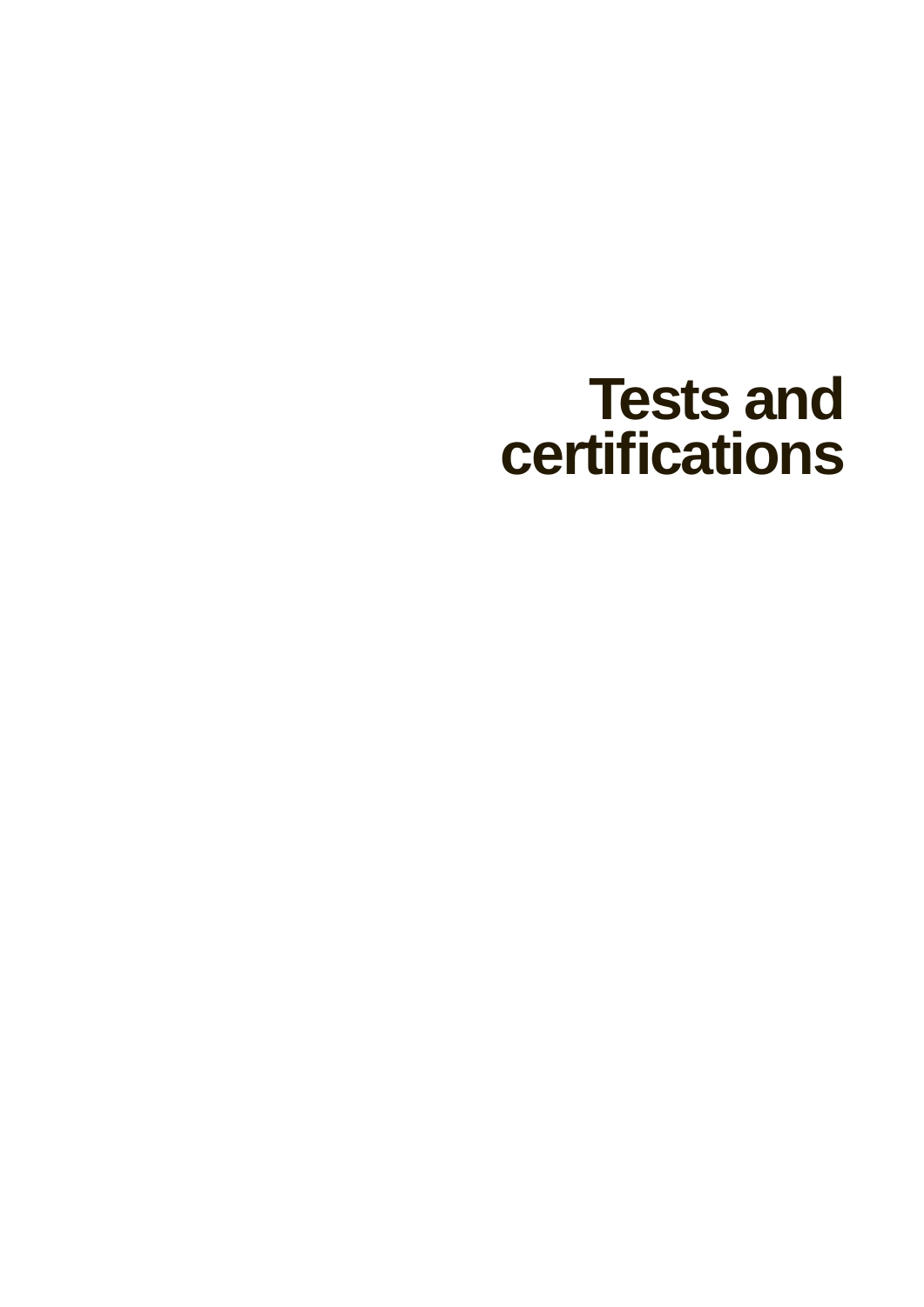# **Tests and certifications**

**Performed in Italy**

(Catas Srl – 33048 S.Giovanni al Natisone – UD – Italy)

# **Seating**

## **Mod. Blitz S0586**

test UNI 8582/84 - stability test (02/02/98) OK test UNI 8586/84 - cyclic seat impact test (19/02/98) - 5° test UNI 8585/84 - seat impact test (19/03/98) - 5° test UNI 9083/87 - cyclic fall-down test (24/02/98) - 5° test UNI 9088/87 - leg strength/side load (24/02/98) - 5° test UNI 8584/84 - frame durability test (04/02/98) - 3° test ANSI-BIFMA X5 . 1-1993/7 - back pull test (11/03/98) - OK test ANSI-BIFMA X5 . 1-1993/9 - seat drop test (11/03/98) - OK test ANSI-BIFMA X5 . 1-1993/12 - cyclic seat impact test (03/03/98) - OK test ANSI-BIFMA X5 . 1-1993/13 - stability test (03/02/98) - OK test ANSI-BIFMA X5 . 1-1993/17 - back durability test (04/02/98) - OK test ANSI-BIFMA X5 . 1-1993/19 - leg strength/front load test (11/03/98) - OK test ANSI-BIFMA X5 . 1-1993/20 - leg strength/side load test (11/03/98) – OK

### **Mod. Blitz S0586 B**

test UNI 8582/84 - stability test (02/02/98) OK test UNI 8584/84 - back pull test (04/02/98) 5° test UNI 8586/84 - cyclic seat impact test (23/02/98) 5° test UNI 8585/84 - seat drop test (03/03/98) 5° test UNI 9083/87 - cyclic fall-down test (10/03/98) 5° test UNI 9088/87 - leg strength/side load test (11/03/98) 5° test UNI 9089/87 - back impact test (11/03/98) 5° test UNI 9089/87 - arm impact test (11/03/98) 5° test UNI 8589/84 - vertical arm strength test (10/03/98) 5° test UNI 8590/84 - horizontal arm strength test (10/03/98) 5° test ANSI-BIFMA X5 . 1-1993/7 - back pull test (11/03/98) - OK test ANSI-BIFMA X5 . 1-1993/9 - seat drop test (11/03/98) - OK test ANSI-BIFMA X5 . 1-1993/12 - cyclic back impact test (07/03/98) - OK test ANSI-BIFMA X5 . 1-1993/13 - stability test (03/02/98) - OK test ANSI-BIFMA X5 . 1-1993/14 - vertical arm strength test (11/03/98) - OK test ANSI-BIFMA X5 . 1-1993/15 - horizontal arm strength test (11/03/98) - OK test ANSI-BIFMA X5 . 1-1993/17 - back durability test (04/02/98) - OK test ANSI-BIFMA X5 . 1-1993/19 - leg strength/front load test (11/03/98) - OK test ANSI-BIFMA X5 . 1-1993/20 - leg strength/side load test (11/03/98) - OK

#### **Mod. Breeze S0466 (all versions)**

test UNI 5687/73 - frame durability to salty mist/120 h (03/12/97) - OK

#### **Mod. Breeze S0466 (stools and swivel version not included)**

test ANSI-BIFMA X5 . 1-1993/6 - back impact test (04/05/95) OK test ANSI-BIFMA X5 . 1-1993/9 - seat drop test (04/05/95) OK test ANSI-BIFMA X5 . 1-1993/12 - cyclic seat impact test (07/08/95) OK test ANSI-BIFMA X5 . 1-1993/13 - stability test (03/05/95) OK test ANSI-BIFMA X5 . 1-1993/14 - vertical arm strength test (10/05/95) OK test ANSI-BIFMA X5 . 1-1993/15 - horizontal arm strength test (10/05/95) OK test ANSI-BIFMA X5 . 1-1993/17 - back durability test (03/05/95) OK test ANSI-BIFMA X5 . 1-1993/19 - leg strength/front load test (04/05/95) OK test ANSI-BIFMA X5 . 1-1993/20 - leg strength/side load test (04/05/95) OK test UNI 8587-84 - back strength test (17/07/98) - 5° test UNI 9083-87 - cyclic fall-down test (20/07/98) - 5° test UNI 9088-87-84 - leg strength/side load test (20/07/98) - 5° test UNI 9089-87 - back impact test (20/07/98) - 5° test UNI 9089/87 - arm impact test (20/07/98) - 5° test UNI 8589-84 - vertical arm strength test (20/07/98) - 5° test UNI 8590-84 - horizontal arm strength test (20/07/98) - 5° test UNI 8584-84 - back durability test (20/07/98) - 4° test UNI 8585-84 - seat impact test (08/07/98) - 5° test UNI 8586-84 - cyclic seat impact test (13/06/98) - 5° test EN 1022/96 - stability test (26/05/98) - OK

## **Mod. Buddy (Art. A600SG)**

test EN 1728/00 - Seat and back fatigue test (12/09/07) 5° test EN 1728/00 - Seat impact test (12/09/07) 5° test EN 1728/00 - Back impact test (12/09/07) 5° test EN 1728/00 - Seat & Back static load test (12/09/07) 5° test EN 1728/00 - Front seat durability test (12/09/07) 5° test EN 1728/00 - Front rest static load test (12/09/07) 5° test UNI EN 1022/05 - Stability (20/09/07) OK

test ANSI-BIFMA X5.1 2002/08 - Seat drop test (20/09/07) OK test ANSI-BIFMA X5.1 2002/11 - Back impact test (12/09/07) OK test ANSI-BIFMA X5.1 2002/12 - Stability (12/09/07) OK test ANSI-BIFMA X5.1 2002/19 - Footrest fatigue test (12/09/07) OK

#### **Mod. Cloud S0700**

test UNI 8584/84 - back strength test (13/01/00 ) 5° test UNI/EN 1022/98 - stability test (17/06/99) OK test ANSI-Bifma X.5.1-1993/7 - back durability test (28/06/99) OK test ANSI-Bifma X.5.1-1993/9 - seat impact test (28/06/99) OK test ANSI-Bifma X.5.1-1993/12 - cyclic impact test (28/06/99) OK test ANSI-Bifma X.5.1-1993/13 - stability test (28/06/99) OK test ANSI-Bifma X.5.1-1993/17 - back strength test (28/06/99) OK test ANSI-Bifma X.5.1-1993/19 - leg strenght/front load test (18/01/00) OK test ANSI-Bifma X.5.1-1993/20 - leg strenght/side load test (18/01/00) OK

#### **Mod. E-Motion**

Test ANSI-BIFMA X5.1 - 2011/16 – back durability test Test ANSI-BIFMA X5.1 - 2011/11 - seating durability test Test ANSI-BIFMA X5.1 – 2011/12 – stability test Test ANSI-BIFMA X5.1 – 2011/6 - backrest strength Test ANSI-BIFMA X5.1 – 2011/8 - seat impact test Test ANSI-BIFMA X5.1 – 2011/18 front leg static load test

#### **Mod. Flash S0633**

test UNI/EN 1022/98 - stability test (12/02/99) OK test UNI 8584/84 - back pull test (12/02/99)  $5^{\circ}$ test UNI 8587/84 - back durability test (12/02/99) 5° test UNI 8586/84 - cyclic seat impact test (12/02/99) 4° test UNI 8585/84 - seat impact test (12/02/99) 4°

## **Mod. Gallery S0740/S0740 B**

test UNI-EN 1022/98 -stability test (12/02/02) OK test EN 1728/00 -front legs static load test (12/02/02)OK test EN 1728/00 -side legs static load test (12/02/02)OK test EN 1728/00 -seat impact test (12/02/02) OK test EN 1728/00 -back impact test (12/02/02) OK test UNI 9038/87 -drop test (25/02/02 ) - 5° test EN 1728/00 -seat and back static load test (05/03/02) OK 5° test EN 1728/00 -seat and back fatigue test (05/03/02) OK 5° test ANSI-BIFMA X5. 1-1993/12 front legs static load test (25/11/02) OK test ANSI-BIFMA X5. 1-1993/12 side legs static load test (25/11/02) OK test ANSI-BIFMA X5. 1-1993/12 - stability test (25/11/02) OK test ANSI-BIFMA X5. 1-1993/12 - back resistance test (25/11/02) OK test ANSI-BIFMA X5 1-1993/09 - seat impact test (02/12/02) OK

#### **Mod. Gallery S0740 B**

test EN 1728/00 - armrests vertical static load test (05/03/02) OK 5° test EN 1728/00 - armrests horizontal static load test (05/03/02) OK 5° test EN 1728/00 - armrest fatigue test (05/03/02) OK -  $5^{\circ}$ test ANSI-BIFMA X5. 1-1993/12 - vertical arm strength test (25/11/02) OK test ANSI-BIFMA X5 1-1993/09 - horizontal arm strength test (02/12/02) OK The seat and back padding foam meets the following standards: test UNI 6356-2/88 dynamic fatigue with costant deformation test UNI 6353/85 sinkinng resistance index test EN ISO 1856/00 remaining deformation after permanent compression test EN ISO 3386-1/97 effort- deformation on compression specifications test EN ISO 3385/95 fatigue on constant load

#### **Mod. Iron S0945 / S0945 B**

Test EN 1022/05 - stability test ( 30/11/09) OK Test EN 1728/00 - seat and back static load test (30/11/09) 2° Test EN 1728/00 - arm vertical static load test ( $30/11/09$ )  $2^{\circ}$ Test EN 1728/00 - arm horizontal static load test ( 30/11/09) 2° Test EN 1728/00 - seat and back fatigue test ( 30/11/09) 2° Test EN 1728/00 - seat front edge fatigue test ( 30/11/09) 2° Test EN 1728/00 - arm fatigue test ( 30/11/09) 2° Test EN 1728/00 - front leg static load test ( 30/11/09) 2° Test EN 1728/00 - side leg static load test ( 30/11/09) 2° Test EN 1728/00 - seat impact test ( 30/11/09) 2° Test EN 1728/00 - back impact teste ( 30/11/09) 2° Test EN 1728/00 - arm impact test (14/12/09) 2° Test ANSI-BIFMA X5.1 - 2002/12 - stability test ( 14/12/09) OK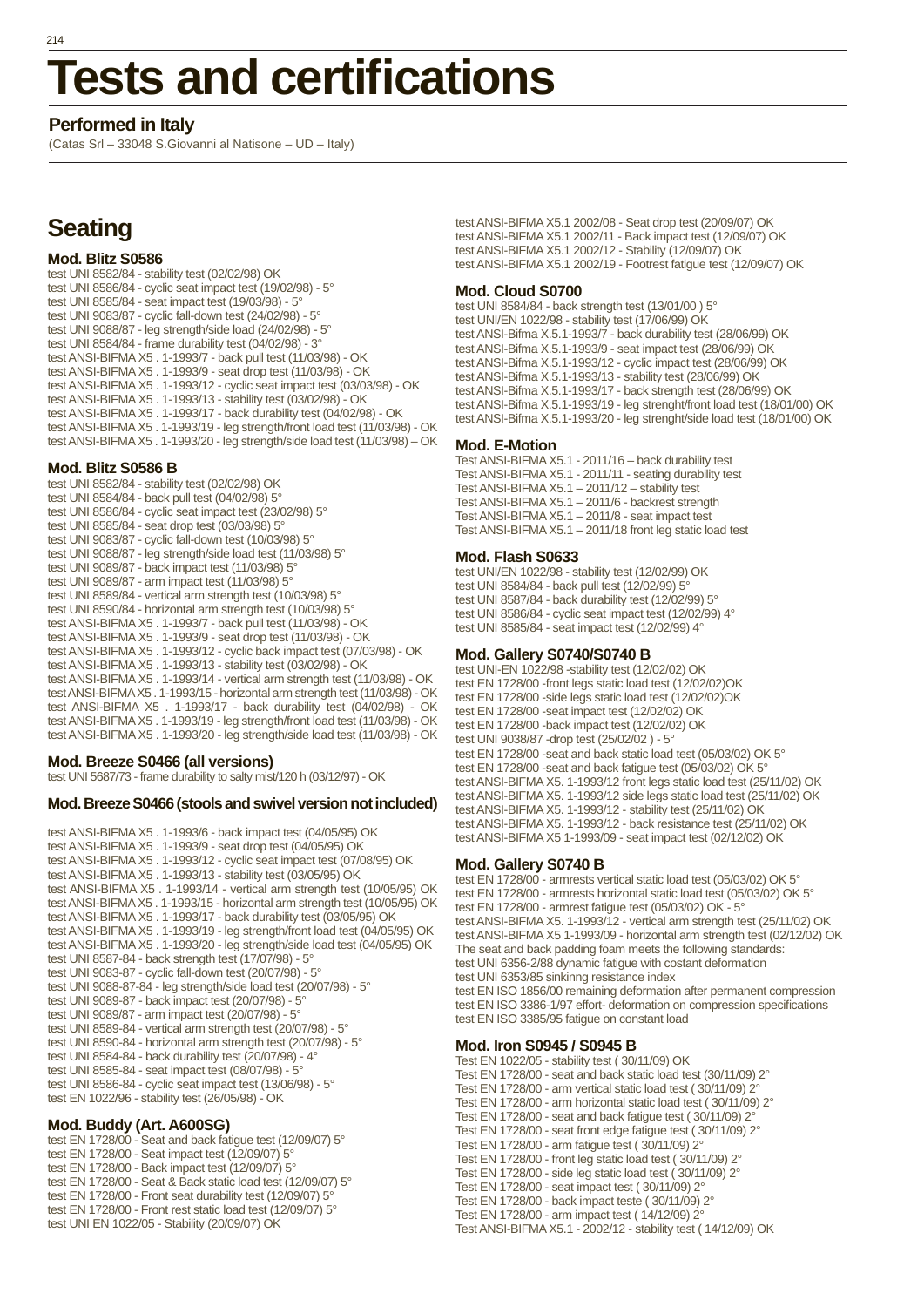

215

Test ANSI-BIFMA X5.1 - 2002/20 - arm strenght load (14/12/09)OK Test ANSI-BIFMA X5.1 - 2002/13 - vertical arm strenght (14/12/09) OK Test ANSI-BIFMA X5.1 - 2002/14 - horizontal arm strenght (14/12/09) OK Test ANSI-BIFMA X5.1 - 2002/16 - back fatigue test - non tilting seat (14/12/09) OK Test ANSI-BIFMA X5.1 - 2002/11 - seat durability test (14/12/09) OK

Test ANSI-BIFMA X5.1 - 2002/6 - back pull test (14/12/09) OK Test ANSI-BIFMA X5.1 - 2002/8 - seat drop test (14/12/09) ok

#### **Mod. Kimono S0060**

test EN 1022/05 - stability (08/08/07 ) OK test EN 1728/00 - seat /back static load test (08/08/07) OK test EN 1728/00 - armrests horizontal static load test (08/08/07) OK test EN 1728/00 - armrests vertical static load test (08/08/07) OK test ANSI-BIFMA X5 1-2002/06 - backrest strenght test - static (August 2007) OK test ANSI-BIFMA X5 1-2002/08 - seat impact test (August 2007) OK test ANSI-BIFMA X5 1-2002/11 - seat durability test - cyclic (August 2007) OK test ANSI-BIFMA X5 1-2002/12 - stability test (August 2007) OK test ANSI-BIFMA X5 1-2002/13 - vertical arm strenght (August 2007) OK test ANSI-BIFMA X5 1-2002/13 - horizontal arm strenght (August 2007) OK test ANSI-BIFMA X5 1-2002/16 - back durability test - cyclic (August 2007) OK test ANSI-BIFMA X5 1-2002/18 - leg strenght test - side application (August 2007) OK

test ANSI-BIFMA X5 1-2002/18 - leg strenght test - front application (August 2007) OK

test ANSI-BIFMA X5 1-2002/20 - arm strenght load (20/09/07) OK

#### **Mod. Lips S0054**

Test EN 1022/05 - stability (21/07/08) OK Test EN 1728/00 - seat and back static load test (21/07/08) OK Test EN 1728/00 - arm vertical static load test (21/07/08) OK Test EN 1728/00 - arm horizontal static load test (21/07/08) OK Test EN 1728/00 - seat and back fatigue test (21/07/08) OK Test EN 1728/00 - seat front edge fatigue test (21/07/08) OK Test EN 1728/00 - arm fatigue test (21/07/08) OK Test EN 1728/00 - front leg static load test (21/07/08) OK Test EN 1728/00 - side leg static load test (21/07/08) OK Test ANSI-BIFMA X5.1 - 2002/16 - back durability test - cyclic (27/06/08) OK Test ANSI-BIFMA X5.1 - 2002/11 - seating durability test - cyclic (27/06/08) OK Test ANSI-BIFMA X5.1 - 2002/12 - stability test (27/06/08) OK Test ANSI-BIFMA X5.1 - 2002/6 - backrest strength - static (27/06/08) OK Test ANSI-BIFMA X5.1 - 2002/8 - drop test - dynamic (27/06/08) OK Test ANSI-BIFMA X5.1 - 2002/18 - leg strength - front application (27/06/08) OK Test ANSI-BIFMA X5.1 - 2002/18 - leg strength - side application (27/06/08) OK

#### **Mod. Mambo (Art. A100SG)**

test EN 1728/00 - Seat impact test (17/11/04 ) 4° test EN 1728/00 - Seat drop test (17/11/04)  $4^{\circ}$ test UNI EN 1022/98 - Stability (07/04/04) OK test ANSI-BIFMA X5.1 2002/09 - Seat rotation test (07/04/04) test ANSI-BIFMA X5.1 2002/11 - Seat impact test (11/01/05) OK test ANSI-BIFMA X5.1 2002/12 - Stability (07/04/04) OK

#### **Mod. Network S0900 (plastic mesh version)**

test UNI-EN 1022/98 -stability test (01/09/03 ) test EN 1728/00 -seat/back impact test (12/02/02) OK test EN 1728/00 -leg strength / front load test ( 01/09/03)- 5° test EN 1728/00 -seat and back durability test test EN 1728/00 -front seat durability test (23/09/03) - 5° test ANSI-BIFMA X5. 1-2002/6 back pull test (26/08/03) OK test ANSI-BIFMA X5. 1-2002/8 seat drop test (26/08/03) OK test ANSI-BIFMA X5. 1-2002/11 seat durability test (26/08/03) OK test ANSI-BIFMA X5. 1-2002/12 stability test (26/08/03) OK test ANSI-BIFMA X5 1-2002/16 back fatigue test - non tilting seat (26/08/03)OK test ANSI-BIFMA X5 1-2002/18 leg strength test - front load test (26/08/03)OK test ANSI-BIFMA X5 1-2002/18 leg strength test - side load test (26/08/03) OK

## **Mod. Network S0900 (steel webbing version)**

test UNI-EN 1022/98 -stability test (01/09/03 ) test EN 1728/00 -seat/back impact test (12/02/02) OK test EN 1728/00 -leg strength / front load test ( 01/09/03)- 5° test EN 1728/00 -leg strength / side load test ( 01/09/03)- 5° test EN 1728/00 -seat impact test (09/12/02) - 4° test EN 1728/00 -back impact test (09/12/02) - 4° test EN 1728/00 -front seat durability test (23/09/03) - 4° test ANSI-BIFMA X5. 1-2002/6 back impact test (26/08/03) OK test ANSI-BIFMA X5. 1-2002/12 stability test (26/08/03) OK test ANSI BIFMA X5 1-1993/13 stability test (19/11/02) OK test ANSI-BIFMA X5 1-2002/16 back fatigue test - non tilting seat (26/08/03)OK test ANSI BIFMA X5 1-1993/17 back durability test (19/11/02)OK test ANSI-BIFMA X5 1-2002/18 leg strength test - front load test (26/08/03)OK test ANSI-BIFMA X5 1-2002/18 leg strength test - side load test (26/08/03) OK

#### **Mod. Noon G0930**

test UNI-EN 1022/98 -stability(17/07/02) OK test EN 1728/00 -seat/back impact test (01/09/03)- 5° test EN 1728/00 -front seat durability test (05/11/02) 5°

#### **Mod. Pacifi c S0500**

test UNI-EN 1022/98 -stability (07/04/03) OK test EN 1728/00 -seat/back impact test (01/09/03)- 5° test EN 1728/00 - leg strength / front load test (07/04/03)- 5° test EN 1728/00 - seat/back impact test (07/04/03) - 5° test EN1728/00 - leg strength / side load test (07/04/03)- 5° test EN 1728/00 -seat drop test (07/04/03)- 5° test EN 1728/00 -back drop test (07/04/03)- 5° test ANSI-BIFMA X5. 1-2002/6 back drop test (26/08/03) OK test ANSI-BIFMA X5. 1-2002/11 seat durability test (26/08/03) OK test ANSI-BIFMA X5. 1-2002/12 stability test (26/08/03) OK Test ANSI-BIFMA X5 1-2002/16 back fatigue test - non tilting seat (26/08/03)OK Test ANSI-BIFMA X5 1-2002/18 leg strength / front load test (26/08/03)OK

#### **Mod. Polo**

Test EN 15373:2007 general safety requirements for non-residential chairs. Test EN 1022:2005 – stability Test EN 1728:2000 - seat and back static load test Test EN 15373:2007- non-residential chairs- vertical back static load test Test EN 1728:2000 - arm horizontal static load test Test EN 1728:2000 - arm vertical static load test Test EN 1728/00 – seat and back fatigue test Test EN 1728/00 – seat front edge fatigue test Test EN 1728/00 - arm fatigue test Test EN 1728/00 - front leg static load test Test EN 1728/00 - side leg static load test Test EN 1728/00 – seat impact test Test EN 1728/00 – back impact test Test EN 1728/00 – arm impact test Test ANSI-BIFMA X5.1 - 2011/16 – back durability test Test ANSI-BIFMA X5.1 - 2011/11 - seating durability test - cyclic Test ANSI-BIFMA X5.1 - 2011/21 - arm fatigue test Test ANSI-BIFMA X5.1 – 2011/12 – stability test Test ANSI-BIFMA X5.1 – 2011/8 – seat drop test Test ANSI-BIFMA X5.1 – 2011/13 – vertical arm strength test Test ANSI-BIFMA X5.1 – 2011/14- horizontal arm strenght test

#### **Mod. Poppy Star S0400**

test UNI-EN 1022/98 - stability (October 2004 ) OK test EN 1728/00 - leg forward static load test (October 2004) - 5° test EN 1728/00 - leg sideways static load test (October 2004)- 5° test EN 1728/00 - seat impact test (October 2004) - 5° test EN 1728/00 - back impact test (October 2004)- 5° test EN 1728/00 - seat front edge durability test (October 2004) - 5° test EN 1728/00 - seat and back fatigue test (October 2004)- 5° test EN 1728/00 - seat and back static load test (October 2004)- 5° test EN 1728/00 - arm downwards static load test (October 2004)-5° test EN 1728/00 - arm sideways static load test (October 2004)- 5° test EN 1728/00 - arm fatigue test (October 2004)- 5° test ANSI-BIFMA X5. 1-2002/06 - backrest strenght test - static (October 2004) OK test ANSI-BIFMA X5. 1-2002/11 - seat durability test - cyclic (October 2004) OK test ANSI-BIFMA X5. 1-2002/12 - stability test (October 2004) OK test ANSI-BIFMA X5. 1-2002/13 - arm strenght test- vertical static (October 2004) OK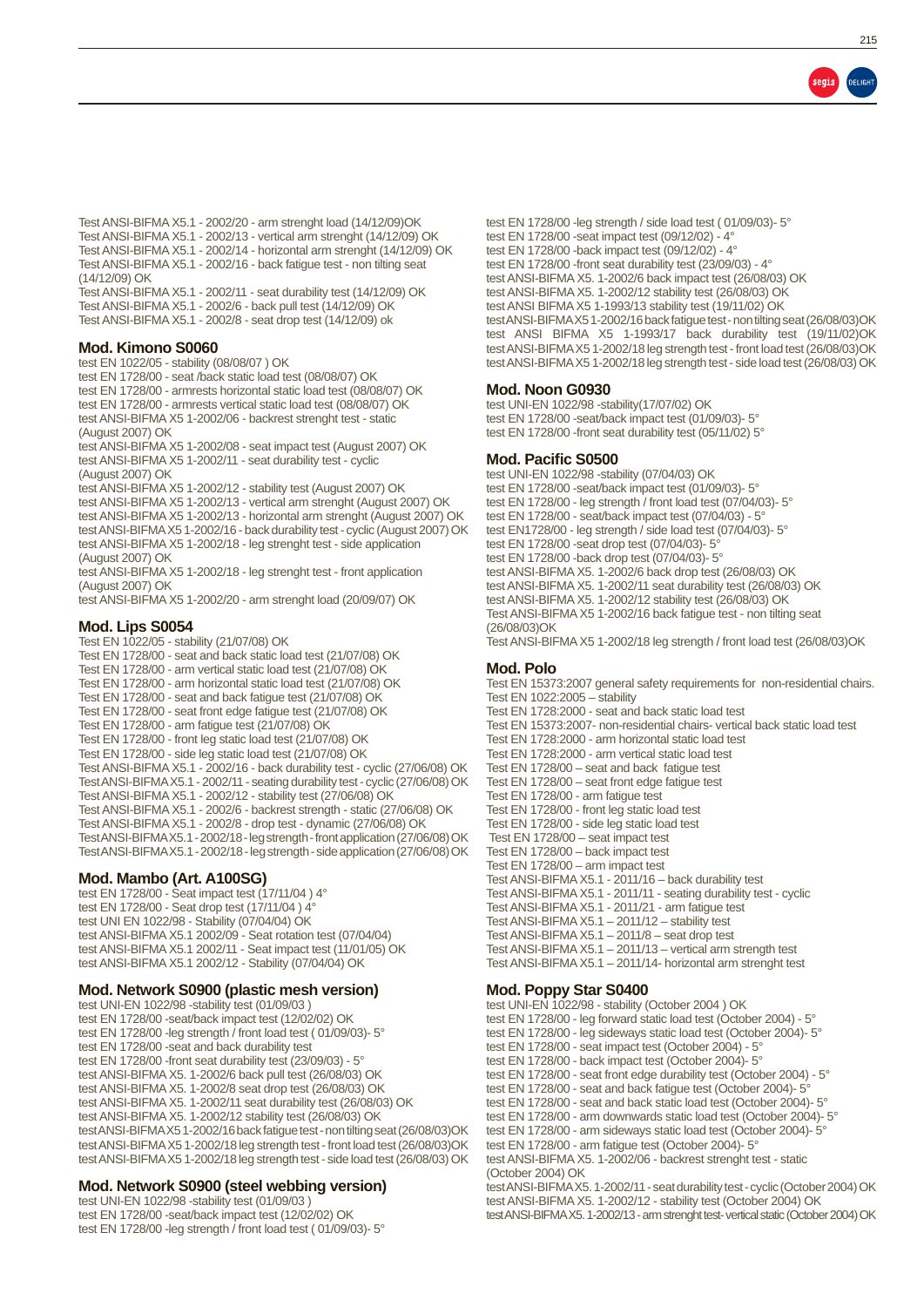# **Tests and certifications**

## **Performed in Italy**

(Catas Srl – 33048 S.Giovanni al Natisone – UD – Italy)

test ANSI-BIFMA X5. 1-2002/14 - arm strenght - horizontal static (October 2004) OK

test ANSI-BIFMA X5. 1-2002/16 - back durability test - cyclic (October 2004) OK test ANSI-BIFMA X5. 1-2002/18 - Leg strenght test - side application (October 2004) OK

#### **Mod. Slide S0050**

test ANSI-BIFMA X5. 1-2002/06 - backrest strenght test - static (May 2006) OK

test ANSI-BIFMA X5. 1-2002/08 - seat impact test (May 2006) OK test ANSI-BIFMA X5. 1-2002/11 - seat durability test - cyclic (May 2006) OK test ANSI-BIFMA X5. 1-2002/12 - stability test (May 2006) OK test ANSI-BIFMA X5. 1-2002/16 - back durability test - cyclic (May 2006) OK test ANSI-BIFMA X5. 1-2002/18 - leg strenght test - side application (May 2006) OK

test ANSI-BIFMA X5. 1-2002/18 - leg strenght test - front application (May 2006) OK

#### **Mod. Storm S0527 (swivel version not included)**

test ANSI-BIFMA X5 . 1-1993/7 - back pull test (11/03/98) OK test ANSI-BIFMA X5 . 1-1993/13 - stability test (03/02/98) OK test ANSI-BIFMA X5 . 1-1993/17 - back durability test (04/02/98) OK test ANSI-BIFMA X5 . 1-1993/19 - leg strength/front load test 334N (11/03/98) OK test ANSI-BIFMA X5 . 1-1993/20 - leg strength/side load test (11/03/98) OK test UNI 8586/84 - cyclic seat impact test (27/04/98) - 5° test UNI 8584/84 - back durability test (03/02/98) -  $5^{\circ}$ test UNI 8582/84 - stability test (02/02/98) - 5° test UNI 8586/84 - cyclic back impact test (28/04/98) - 5°

#### **Mod. Multistorm C0603/C0604/C0605 (multiple seating)**

test EN 1022/96 - stability test (08/06/98) OK test UNI 8587/84 - back durability test (08/06/98) - 5° test UNI 8585/84 - seat impact test (15/06/98) - 5° test UNI 9089/87 - back impact test (15/06/98) - 5° test UNI 9430/89 - cyclic seat impact test (12/06/98) - 5° test UNI 8590/84 - horizontal arm strength test (15/06/98) - 5° test UNI 8589/84 - vertical arm strength test (15/06/98) - 4

#### **Mod. Trono S0040**

test EN 1022/98 - stability test (24/05/05) OK test EN 1728/00 -seat static load test (24/05/05) OK test EN 1728/00 -back static fatigue test (24/05/05) OK test EN 1728/00 -seat fatigue test (24/05/05) OK test EN 1728/00 -back fatigue test (24/05/05) OK test EN 1728/00 -front seat durability test (24/05/05) OK test EN 1728/00 -leg strength / front load test (24/05/05) OK test EN 1728/00 -leg strength / side load test (24/05/05) OK test EN 1728/00 -seat/back impact test (24/05/05) OK

#### **Mod. UNO S0001**

test EN 1022/98 - stability test (24/05/05) OK

# **Tables**

## **Mod. K2 h cm 71 – with cm 180 x 80 tabletop**

test UNI 8592/84 - stability (17/09/01) OK test UNI 8595/84 - base strength (17/09/01) 5° test UNI 9085/87 – table drop (17/09/01) 5° test UNI 9086/87 – leg sideways impact (17/09/01) 5°

### **Mod. K3 h cm 71 – with Ø cm 50 tabletop**

test UNI 8592/84 – stability (15/10/01) OK test UNI 8595/84 – base strength (15/10/01) 5° test UNI 9085/87 – table drop (15/10/01) 5° test UNI 9086/87 – leg sideways impact (15/10/01) 5°

**Mod K4 h cm 7 – with cm 80 x 80 tabletop**

test UNI 8592/84 – stability (15/10/01) OK

| test UNI 8595/84 - base strength (15/10/01) $5^{\circ}$ |
|---------------------------------------------------------|
| test UNI 9085/87 - table drop (15/10/01) $5^{\circ}$    |
| test UNI 9086/87 - leg sideways impact (15/10/01) 5°    |

### **Mod. K4 h cm 105 – with Ø cm 70 tabletop**

test UNI 8592/84 – stability (15/10/01) OK test UNI 9085/87 – table drop (15/10/01) 5° test UNI 9086/87 – leg sideways impact (15/10/01) 5°

#### **Mod. K5 – h. cm 71 – with Ø cm 150 tabletop**

test UNI 8592/84 – stability (15/10/01) OK test UNI 8595/84 – base strength (15/10/01) 5° test UNI 9085/87 – table drop (15/10/01) 5° test UNI 9086/87 – leg sideways impact (15/10/01) 5°

#### **Mod. BOOM – T0645R (with adjustable height)**

**with ø 59 cm table top** test EN 1730/00 – Vertical static load (28/11/06) OK test EN 1730/00 – stability (28/11/06) 5°

#### **Mod. DRUM H. cm 74 with glass top 90x180**

test EN1730/00 - horizontal strenght test - side application (12/07/07) OK test EN1730/00 - vertical strenght test - side application (12/07/07) OK test EN 1730/00 - horizontal fatigue test ((12/07/07) OK test EN 1730/00 - vertical fatigue test (12/07/07) OK test EN 1730/00 - table top impact test (12/07/07) OK test EN 1730/00 - stability (12/07/07) OK test EN 1730/00 - table drop (12/07/07) OK

#### **Mod. YOGA H. cm 74 with glass top 90x220**

test EN 1730/00 - table drop (23/08/07) OK test EN 1730/00 - stability (23/08/07) OK test EN 1730/00 - table top impact test (23/08/07) OK test EN 1730/00 - vertical fatigue test (23/08/07) ) OK test EN 1728/00 - vertical impact test (23/08/07) OK

#### **Lacquered MDF table tops**

test ASTM D 3363/80 - surface hardeness test (19/05/98) - "F" level - OK test UNI 9427/89 - light reaction test (14/05/98) - 5° test DIN 68861/81 - par. 1 - chemical compounds reaction test (14/05/98) OK test DIN 68861/81 - par. 2 - surface durability test - "2E" level (14/05/98) OK test DIN 68861/81 - par. 7 - dry heath reaction test - "7C" level (18/05/98) OK

#### **Epoxy powder coating process**

**(aluminium colour- ref. 68)** test UNI – ISO 9227/93 – corrosion resistance ( 08/10/01)OK

# **Lounge seating**

#### **Mod. Beta I811**

Test ANSI-BIFMA X5.4 - 2005/5 - backrest strength horizontal, static Test ANSI-BIFMA X5.4 - 2005/7 - backrest durability - horizontal, cyclic Test ANSI-BIFMA X5.4 - 2005/9 - arm strength - horizontal, static Test ANSI-BIFMA X5.4 - 2005/10 - arm strength - vertical, static Test ANSI-BIFMA X5.4 - 2005/11 - arm durability - horizontal, cyclic Test ANSI-BIFMA X5.4 - 2005/12 - arm durability - vertical, cyclic Test ANSI-BIFMA X5.4 - 2005/13 - seating durability - cyclic Test ANSI-BIFMA X5.4 - 2005/14 - drop test - dynamic Test ANSI-BIFMA X5.4 - 2005/15 - structural durability - cyclic

#### **Mod. Delta I805**

Test ANSI-BIFMA X5.4 - 2005/5 - backrest strength horizontal, static Test ANSI-BIFMA X5.4 - 2005/7 - backrest durability - horizontal, cyclic Test ANSI-BIFMA X5.4 - 2005/9 - arm strength - horizontal, static Test ANSI-BIFMA X5.4 - 2005/10 - arm strength - vertical, static Test ANSI-BIFMA X5.4 - 2005/11 - arm durability - horizontal, cyclic Test ANSI-BIFMA X5.4 - 2005/12 - arm durability - vertical, cyclic Test ANSI-BIFMA X5.4 - 2005/13 - seating durability - cyclic Test ANSI-BIFMA X5.4 - 2005/14 - drop test - dynamic Test ANSI-BIFMA X5.4 - 2005/15 - structural durability - cyclic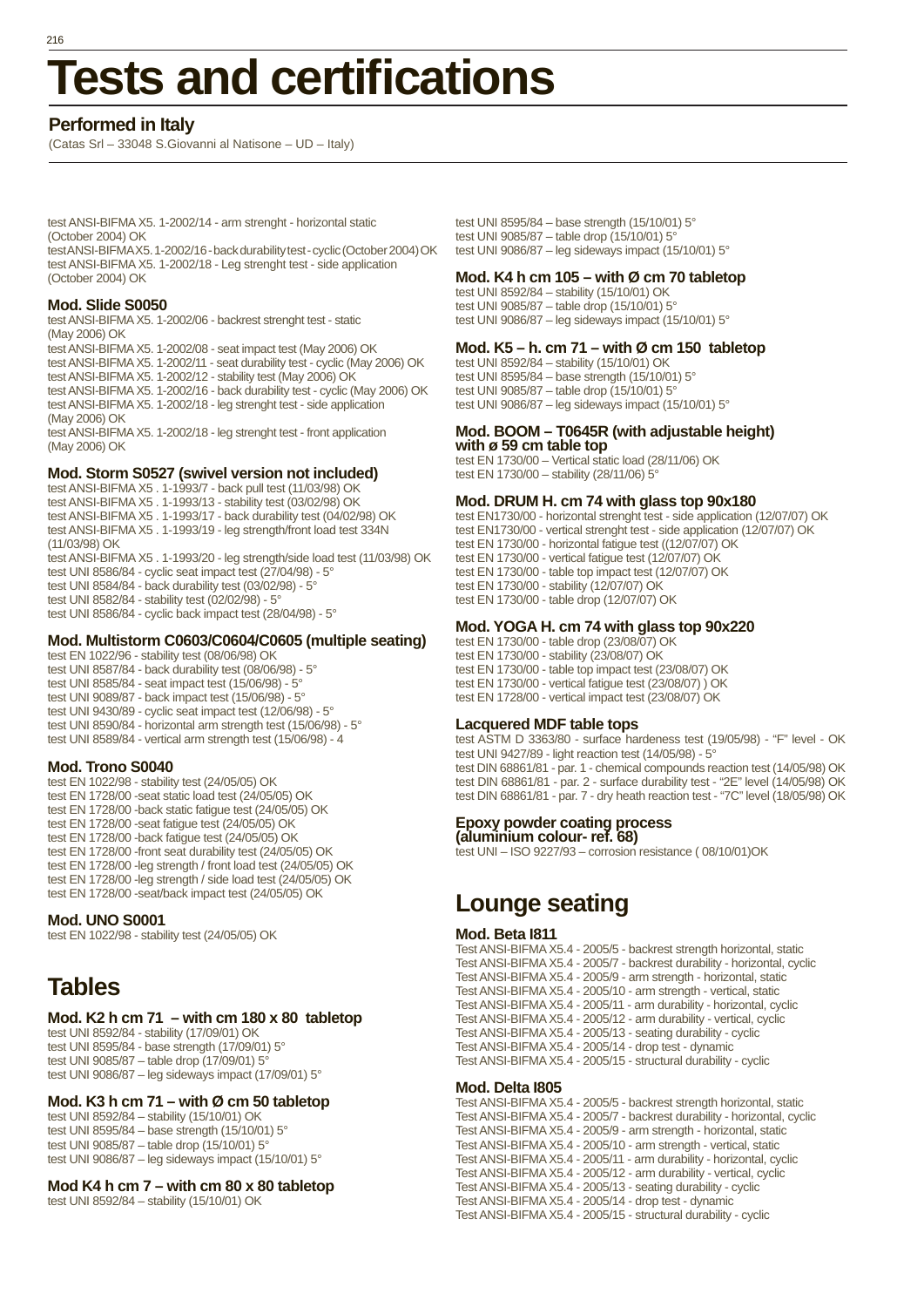

217

#### **Mod. Omega I800**

| Test ANSI-BIFMA X5.4 - 1977/5 - back strength - horizontal               |
|--------------------------------------------------------------------------|
| Test ANSI-BIFMA X5.4 - 1977/6 - back strength - vertical                 |
| Test ANSI-BIFMA X5.4 - 1977/7 - back durability - horizontal, cyclic     |
| Test ANSI-BIFMA X5.4 - 1977/8 - back durability - vertical, cyclic       |
| Test ANSI-BIFMA X5.4 - 1977/9 - arm strength - horizontal                |
| Test ANSI-BIFMA X5.4 - 1977/10 - arm strength - vertical                 |
| Test ANSI-BIFMA X5.4 - 1977/11 - arm durability - horizontal, cyclic     |
| Test ANSI-BIFMA X5.4 - 1977/12 - arm durability - vertical, cyclic       |
| Test ANSI-BIFMA X5.4 - 1977/13 - seating impact test - cyclic            |
| Test ANSI-BIFMA X5.4 - 1977/14 - drop test - dynamic                     |
| Test ANSI-BIFMA X5.4 - 1977/15 - structural durability - cyclic          |
| Test ANSI-BIFMA X5.4 - 1977/17 - leg strength - front & side application |
| Test ANSI-BIFMA X5.4 - 1977/18 - unit drop test - dynamic                |
| Test ANSI-BIFMA X5.4 - 1977/22 - stability                               |
|                                                                          |

#### **Mod. Highway IH50**

Test ANSI-BIFMA X5.4 - 2005/13 - seating durability - cyclic Test ANSI-BIFMA X5.4 - 2005/12 - arm durability - cyclic Test ANSI-BIFMA X5.4 - 2005/15 - structural durability - cyclic Test ANSI-BIFMA X5.4 - 2005/10 - arm strength - vertical, static Test ANSI-BIFMA X5.4 - 2005/14 - drop test - dynamic Test ANSI-BIFMA X5.4 - 2005/17 - leg strength - front & side application Test ANSI-BIFMA X5.4 - 2005/18 - unit drop test - dynamic Test ANSI-BIFMA X5.4 - 2005/22 - stability

#### **Mod. Hi Omega I802**

Test ANSI-BIFMA X5.4 - 2005/5 - backrest strength - horizontal Test ANSI-BIFMA X5.4 - 2005/6 - backrest strength - vertical Test ANSI-BIFMA X5.4 - 2005/7 - backrest durability - horizontal, cyclic Test ANSI-BIFMA X5.4 - 2005/8 - backrest durability - vertical, cyclic Test ANSI-BIFMA X5.4 - 2005/9 - arm strength - horizontal, static Test ANSI-BIFMA X5.4 - 2005/10 - arm strength - vertical, static Test ANSI-BIFMA X5.4 - 2005/11 - arm durability - horizontal, cyclic Test ANSI-BIFMA X5.4 - 2005/12 - arm durability - cyclic Test ANSI-BIFMA X5.4 - 2005/13 - seating durability - cyclic Test ANSI-BIFMA X5.4 - 2005/14 - drop test - dynamic Test ANSI-BIFMA X5.4 - 2005/15 - structural durability - cyclic

#### **Mod. Ro I828**

| Test ANSI-BIFMA X5.1 - 2002/6 - backrest strength - static                       |
|----------------------------------------------------------------------------------|
| Test ANSI-BIFMA X5.1 - 2002/8 - drop test - dynamic                              |
| Test ANSI-BIFMA X5.1 - 2002/11 - seating durability test - cyclic                |
| Test ANSI-BIFMA X5.1 - 2002/12 - stability test                                  |
| Test ANSI-BIFMA X5.1 - 2002/13 - arm strenght test - vertical, static            |
| Test ANSI-BIFMA X5.1 - 2002/14 - arm strenght test - horizontal, static          |
| Test ANSI-BIFMA X5.1 - 2002/16 - back durability test - cyclic - Type II and III |
| Test ANSI-BIFMA X5.1 - 2002/20 - arm durability test - cyclic                    |
|                                                                                  |

#### **Mod. Jo I088 / Jo Lie S088**

Test ANSI-BIFMA X5.1 - 2002/6 - backrest strength - static Test ANSI-BIFMA X5.1 - 2002/8 - drop test - dynamic Test ANSI-BIFMA X5.1 - 2002/11 - seating durability Test ANSI-BIFMA X5.1 - 2002/12 - stability Test ANSI-BIFMA X5.1 - 2002/16 - back durability - cyclic - type II and III Test ANSI-BIFMA X5.1 - 2002/18 - leg strength - front application Test ANSI-BIFMA X5.1 - 2002/18 - leg strength - side application

#### **Mod. Jo Bim I092 / I093**

Test EN 1728/2000 - Seat and back static load Test EN 1728/2000 - Footrest static load Test EN 1728/2000 - Seat and back fatigue Test EN 1728/2000 - Seat front edge durability Test EN 1728/2000 - Seat impact Test EN 1728/2000 - Back impact Test EN 1022/2005 - Domestic seatings - stability

## **Polyurethan foam**

UNI 6356-2/88 - dynamic fatigue with constant deformation UNI 6353/85 - sinking resistance test

EN ISO 1856/00 - remaining deformation after permanent compression EN ISO 3386-1/97 - effort - deformation on compression specifications EN ISO 3385/95 - fatigue on constant load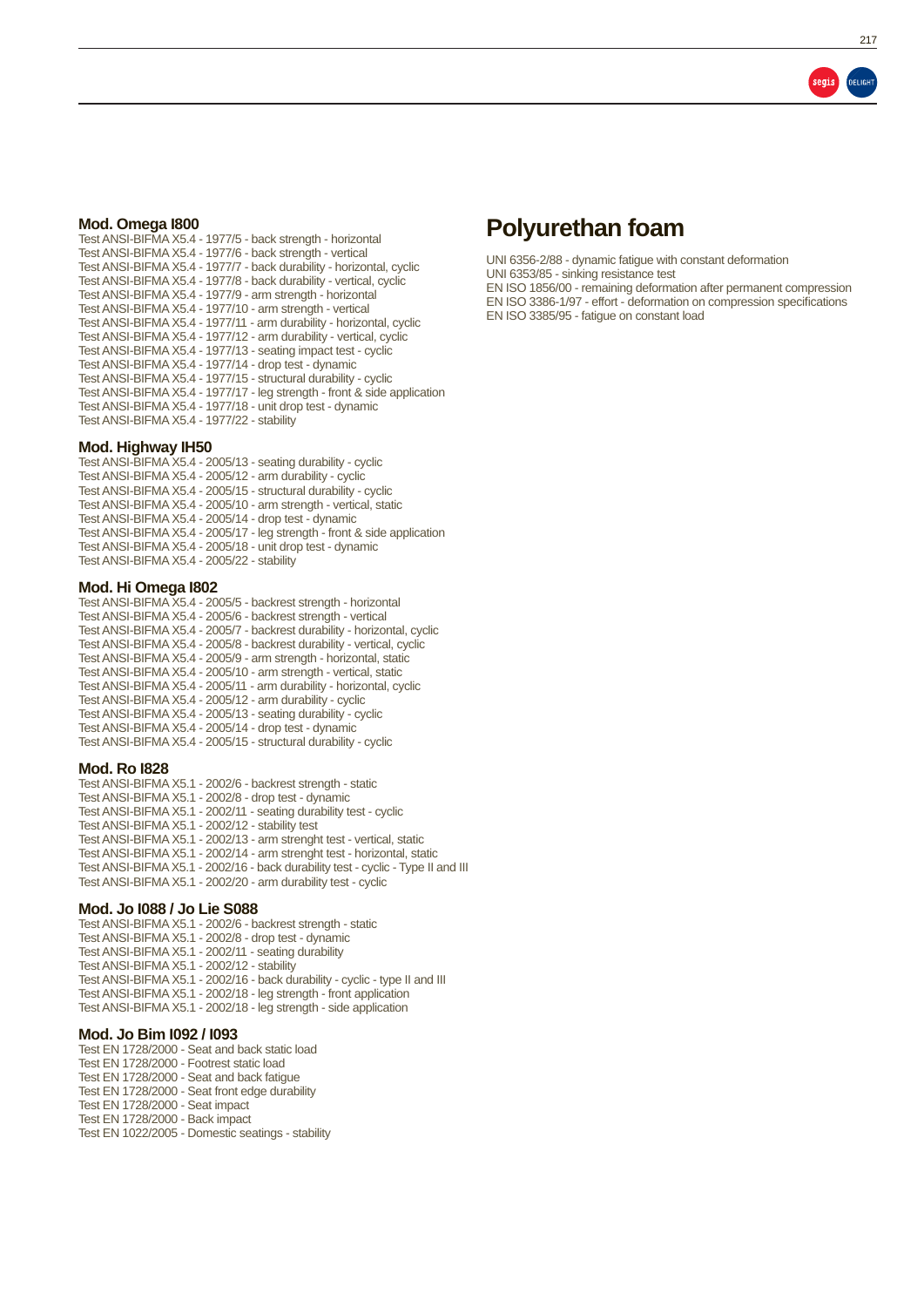

# **Seating**

#### **Mod. Blitz**

Fire retardant Certificate – Class  $1 - n$ . 3270 issued by LA.P.I. – Prato – Italy - Italy - on 02/06/98

Material L3270/1998

Certification by the Italian Minister of Interior: "Classe reazione al fuoco 1" Code SI1479D30CD100001E01

#### **Mod. Blitz with faux leather cover (Extrema AU)**

Fire retardant Certificate meeting French Standards AM18 Certificate FCBA n.  $AM - 18 - 10 - 043$  dated  $06/05/210$ 

#### **Mod. Breeze**

Gallery collection has successfully passed the fire retardant test, according to the Italian Class 1 IM standards with the following covers: Topas, Xtreme, Gazebo (simulated leather). Certifications by the Italian Minister of Interior:

**Topas** - n. 4438 issued by L.A.P.I. srl - Prato - Italy - on 18/04/2002 Code: SI1479D20D1IM00002

**Xtreme** - n. RF 725 issued by CATAS - S. Giovanni al Natisone - Italy on 23/06/2006

Code: SI1479D20D1M00007

**Gazebo** (faux-leather) - n.4438 issued by CATAS - S. Giovanni al Natisone - Italy - on 21/05/2003 - Code: SI1479D20D1M00003 -

#### **Mod. Lips and mod. Kimono with cover in gazebo (simulated leather)**

Certification by the Italian Minister of Interior: pending.

#### **Mod. Nami**

Fire retardant Certificate - n. RF 718 issued by CATAS - S. Giovanni al Natisone on 24/05/2006 - Certification by the Italian Minister of Interior: "Classe reazione al fuoco 2"

Code : SI1479D30D200008 – dated 30/03/2007

#### **Mod. Nami - polypropylene shell**

Fire retardant certificate meeting French Class M3 Certificate FCBA n.Cm  $-$  10- 048- dated 02/07/2010.

### **Mod. Poppystar /Pacifi c ( serie technicolor )**

Fire retardant Certificate - n. RF 610 issued by CATAS - S. Giovanni al Natisone - Italy - on 31/08/2005 - Certification by the Italian Minister of Interior: "Classe reazione al fuoco 2" Code : SI1479D30D200006 – dated 07/02/2005

# **Lounge seating**

**Alphabet** collection has successfully passed the fire retardant test, according to the Italian Class 1 IM Standards with the following covers: TOPAS 2, XTREME and GAZEBO (simulated leather).

Certifications by the Italian Minister of Interior:

**Topas** - n. RF 346 issued by CATAS - S. Giovanni al Natisone - Italy - on 15/10/2003 Code: SI1479D20D1M00004

**Xtreme** - n. RF 725 issued by CATAS - S. Giovanni al Natisone - Italy - on 23/06/2006 Code: SI1479D20D1M00007 –

**Gazebo** (faux-leather) - n.4438 issued by CATAS - S. Giovanni al Natisone - Italy - on 21/05/2003 Code: SI1479D20D1M00003 -

## **List of models approved by the Italian Minister of Interior**

**Alpha** Art. I819 / I820 **Beta** Art. I811/ I813 **Delta** Art. I805 / I807 / I809 **Gamma** Art. I821 / I822

**Hi-Omega /Omega** Art. I802 / I803 / I800 / I801 / I804

**Lambda** Art. I810 **Ro** Art. I828 **Sigma** Art. I818 **Tau/Hi Tau** Art. I824 / I826 / I827

# **Modular seating**

#### **Mod. Highway with cover in faux-leather Extrema Au**

Fire retardant certificate meeting French Standards AM18. Certificate FCBA N. AM-18-10-043 dated 06/05/2010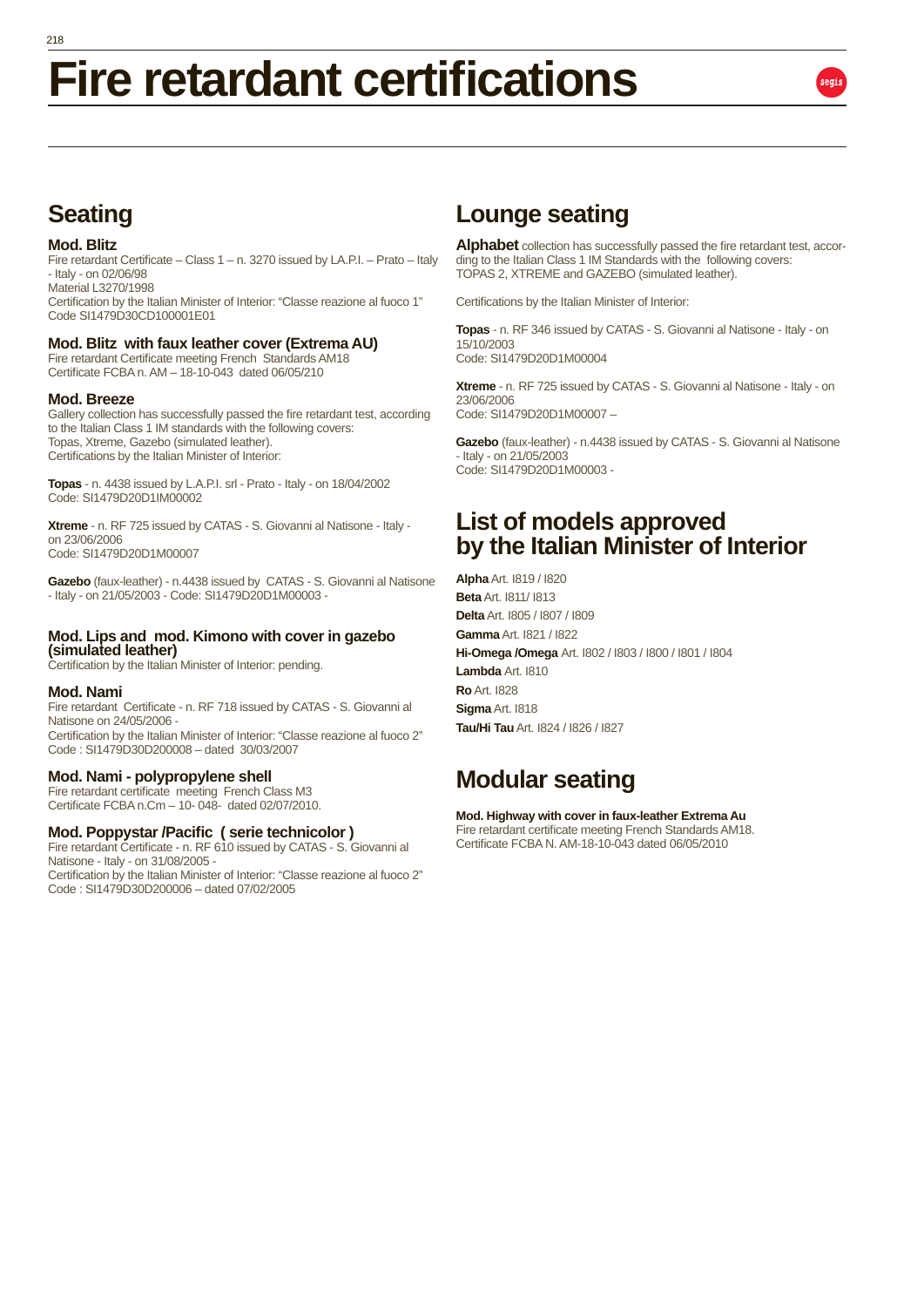# **Resistance tests**

## **Performed in USA**

(C.A. Eckelman Furniture Engineering, Research & Testing – Purdue University – West Lafayette – IN 47906 – U.S.A)

# **Seating**

#### **Mod. Breeze S0466**

Test ANSI-BIFMA X5 . 1-1993/7 - back pull test (13/08/98) OK Test ANSI-BIFMA X5 . 1-1993/9 - seat drop test (13/04/98) OK Test ANSI-BIFMA X5 . 1-1993/12 - cyclic seat impact test (13/04/98) OK Test ANSI-BIFMA X5 . 1-1993/13 - stability test (13/04/98) OK Test ANSI-BIFMA X5 . 1-1993/14 - vertical arm strength test (13/04/98) OK Test ANSI-BIFMA X5 . 1-1993/15 - horizontal arm strength test (13/04/98) OK Test ANSI-BIFMA X5 . 1-1993/17 - back durability test (13/04/98) OK Test ANSI-BIFMA X5 . 1-1993/19 - leg strength/front load test (13/04/98) OK Test ANSI-BIFMA X5 . 1-1993/20 - leg strength/side load test (13/04/98) OK

#### **Mod. Breeze S0466**

Test ANSI-BIFMA X5 . 1-1993/7 - back pull test (10/11/95) OK Test ANSI-BIFMA X5 . 1-1993/9 - seat drop test (10/11/95) OK Test ANSI-BIFMA X5 . 1-1993/12 - cyclic seat impact test (10/11/95) OK Test ANSI-BIFMA X5 . 1-1993/13 - stability test (10/11/95) OK Test ANSI-BIFMA X5 . 1-1993/14 - vertical arm strength test (10/11/95) OK Test ANSI-BIFMA X5 . 1-1993/15 - horizontal arm strength test (10/11/95) OK Test ANSI-BIFMA X5 . 1-1993/17 - back durability test (10/11/95) OK Test ANSI-BIFMA X5 . 1-1993/19 - leg strength/front load test (10/11/95) OK Test ANSI-BIFMA X5 . 1-1993/20 - leg strength/side load test (10/11/95) OK

#### **Mod. Breeze G0523 / G0524 stools**

test ANSI-BIFMA X5 . 1-1993/7 back impact test (24/02/03) OK test ANSI-BIFMA X5 . 1-1993/9 seat drop test (24/02/03) OK test ANSI-BIFMA X5 . 1-1993/12 cyclic seat impact test (24/02/03) OK test ANSI-BIFMA X5 . 1-1993/13a stability test-rear - no tilt (24/02/03) OK test ANSI-BIFMA X5 . 1-1993/13b stability test-front (24/02/03) OK test ANSI-BIFMA X5 . 1-1993/14 - armrest vertical strength test (24/02/03) OK test ANSI-BIFMA X5 . 1-1993/15 - armrest horizontal strength test (24/02/03) OK test ANSI-BIFMA X5 . 1-1993/17 - cyclic back durability test (24/02/03) OK test ANSI-BIFMA X5 . 1-1993/19 - front leg static load test ((24/02/03) OK test ANSI-BIFMA X5 . 1-1993/20 - side leg static load test (24/02/03) OK

#### **Mod. Cloud S0700**

| Test ANSI-BIFMA X5 . 1-1993/7 - back durability test (09/06/99) OK |
|--------------------------------------------------------------------|
| Test ANSI-BIFMA X5 . 1-1993/9 - seat impact test (09/06/99) OK     |
| Test ANSI-BIFMA X5 . 1-1993/12 - cyclic impact test (09/06/99) OK  |
| Test ANSI-BIFMA X5 . 1-1993/13 - stability test (09/06/99) OK      |
| Test ANSI-BIFMA X5 . 1-1993/17 - back strength test (09/06/99) OK  |

#### **Mod. Fire S0530**

Test ANSI-BIFMA X5 . 1-1993/7 - back pull test (02/07/98) OK Test ANSI-BIFMA X5 . 1-1993/9 - seat drop test (02/07/98) OK Test ANSI-BIFMA X5 . 1-1993/12 - cyclic seat impact test (02/07/98) OK Test ANSI-BIFMA X5 . 1-1993/13 - stability test (02/07/98) OK Test ANSI-BIFMA X5 . 1-1993/17 - back durability (02/07/98) OK

Test ANSI-BIFMA X5 . 1-1993/19 - leg strength/front load test. (02/07/98) OK Test ANSI-BIFMA X5 . 1-1993/20 - leg strength/side load test (02/07/98) OK

#### **Mod. Flash S0633**

Test ANSI-BIFMA X5 . 1-1993/7 - back pull test (30/06/98) OK Test ANSI-BIFMA X5 . 1-1993/9 - seat drop test (30/06/98) OK Test ANSI-BIFMA X5 . 1-1993/12 - cyclic seat impact test (30/06/98) OK Test ANSI-BIFMA X5 . 1-1993/13 - stability test (30/06/98) OK Test ANSI-BIFMA X5 . 1-1993/17 - back durability test (30/06/98) OK Test ANSI-BIFMA X5 . 1-1993/19 - leg strength/front load test (30/06/98) OK Test ANSI-BIFMA X5 . 1-1993/20 - leg strength/side load test (30/06/98) OK

#### **Mod. Storm S0527/S0528 B**

| Test ANSI-BIFMA X5 . 1-1993/7 - back pull test (14/08/96) OK                |
|-----------------------------------------------------------------------------|
| Test ANSI-BIFMA X5 . 1-1993/9 - seat drop test (14/08/96) OK                |
| Test ANSI-BIFMA X5 . 1-1993/12 - cyclic seat impact test (14/08/96) OK      |
| Test ANSI-BIFMA X5 . 1-1993/13 - stability test (14/08/96) OK               |
| Test ANSI-BIFMA X5 . 1-1993/14 - vertical arm strength (14/08/96) OK        |
| Test ANSI-BIFMA X5 . 1-1993/15 - horizontal arm strength (14/08/96) OK      |
| Test ANSI-BIFMA X5 . 1-1993/17 - back durability test (14/08/96) OK         |
| Test ANSI-BIFMA X5 . 1-1993/19 - leg strength/front load test (14/08/96) OK |
| Test ANSI-BIFMA X5 . 1-1993/20 - leg strength/side load test (14/08/96) OK  |
|                                                                             |

## **Lounge seating**

#### **Mod. HI Omega I802**

Test ANSI-BIFMA X5.4 - 1977/5 - back strength - horizontal Test ANSI-BIFMA X5.4 - 1977/6 - back strength - vertical Test ANSI-BIFMA X5.4 - 1977/7 - back durability - horizontal, cyclic Test ANSI-BIFMA X5.4 - 1977/8 - back durability - vertical, cyclic

#### **Mod. Omega**

| Test ANSI-BIFMA X5.4 - 1977/5 - back strength - horizontal               |
|--------------------------------------------------------------------------|
| Test ANSI-BIFMA X5.4 - 1977/6 - back strength - vertical                 |
| Test ANSI-BIFMA X5.4 - 1977/7 - back durability - horizontal, cyclic     |
| Test ANSI-BIFMA X5.4 - 1977/8 - back durability - vertical, cyclic       |
| Test ANSI-BIFMA X5.4 - 1977/9 - arm strength - horizontal                |
| Test ANSI-BIFMA X5.4 - 1977/10 - arm strength - vertical                 |
| Test ANSI-BIFMA X5.4 - 1977/11 - arm durability - horizontal, cyclic     |
| Test ANSI-BIFMA X5.4 - 1977/12 - arm durability - vertical, cyclic       |
| Test ANSI-BIFMA X5.4 - 1977/13 - seating impact test - cyclic            |
| Test ANSI-BIFMA X5.4 - 1977/14 - drop test - dynamic                     |
| Test ANSI-BIFMA X5.4 - 1977/15 - structural durability - cyclic          |
| Test ANSI-BIFMA X5.4 - 1977/17 - leg strength - front & side application |
| Test ANSI-BIFMA X5.4 - 1977/18 - unit drop test - dynamic                |
| Test ANSI-BIFMA X5.4 - 1977/22 - stability                               |

#### **Tests performed in Canada**

(Global Test Facility, 870 Alness, St., Downsview ON., M3J2H5 Canada)

#### **Mod. Nami S0107/S0107 B**

Test ANSI-BIFMA X5. 1-2002/06 - backrest strenght test - static (October 2004) OK Test ANSI-BIFMA X5. 1-2002/08 - drop test - dynamic (October 2004) OK Test ANSI-BIFMA X5. 1-2002/11 - seat durability test - cyclic (October 2004) OK Test ANSI-BIFMA X5. 1-2002/12 - stability test (October 2004) OK Test ANSI-BIFMA X5. 1-2002/13 - arm strenght test- vertical static (October 2004) OK Test ANSI-BIFMA X5. 1-2002/14 - arm strenght - horizontal static (October 2004) OK

Test ANSI-BIFMA X5. 1-2002/16 - back durability test - cyclic (October 2004) OK